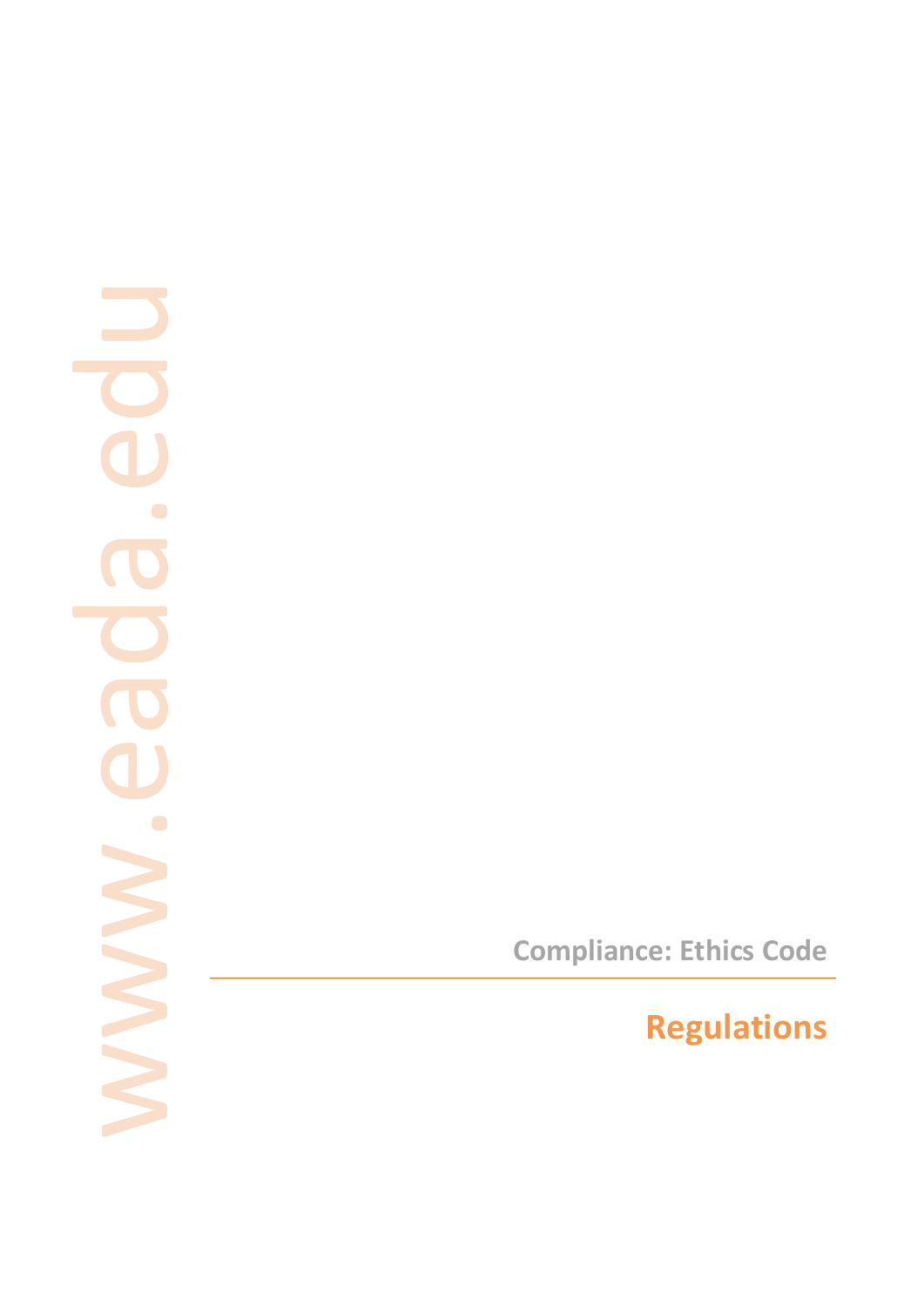

# **History of document revisions**

| <b>Version</b> | Date    | <b>Summary of Changes</b>                                                                                                  | Author                         | <b>Revised by</b>      | Approved by                                                         |
|----------------|---------|----------------------------------------------------------------------------------------------------------------------------|--------------------------------|------------------------|---------------------------------------------------------------------|
| $\mathbf{1}$   | 02/2022 | Information on the implementation<br>of the new software to manage the<br>institutional complaints channel is<br>included. | People & Culture<br>Technician | Compliance<br>Commitee | <b>Board of Trustees</b><br>Fundación Privada<br>Universitaria EADA |
| $\Omega$       | 12/2019 | Initial draft                                                                                                              | Compliance<br>Commitee         | Director<br>General    | <b>Board of Trustees</b><br>Fundación Privada<br>Universitaria EADA |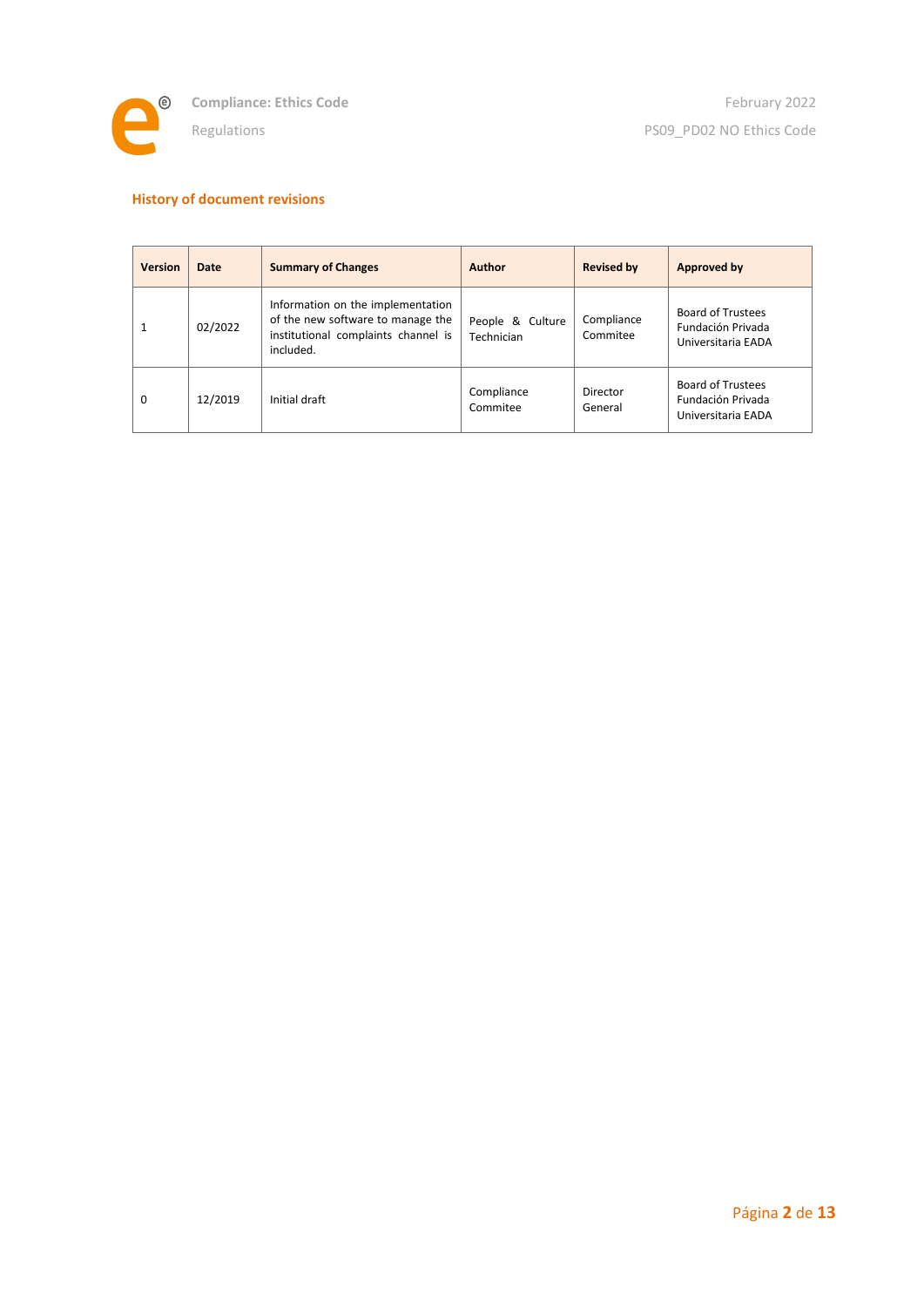

# **Summary**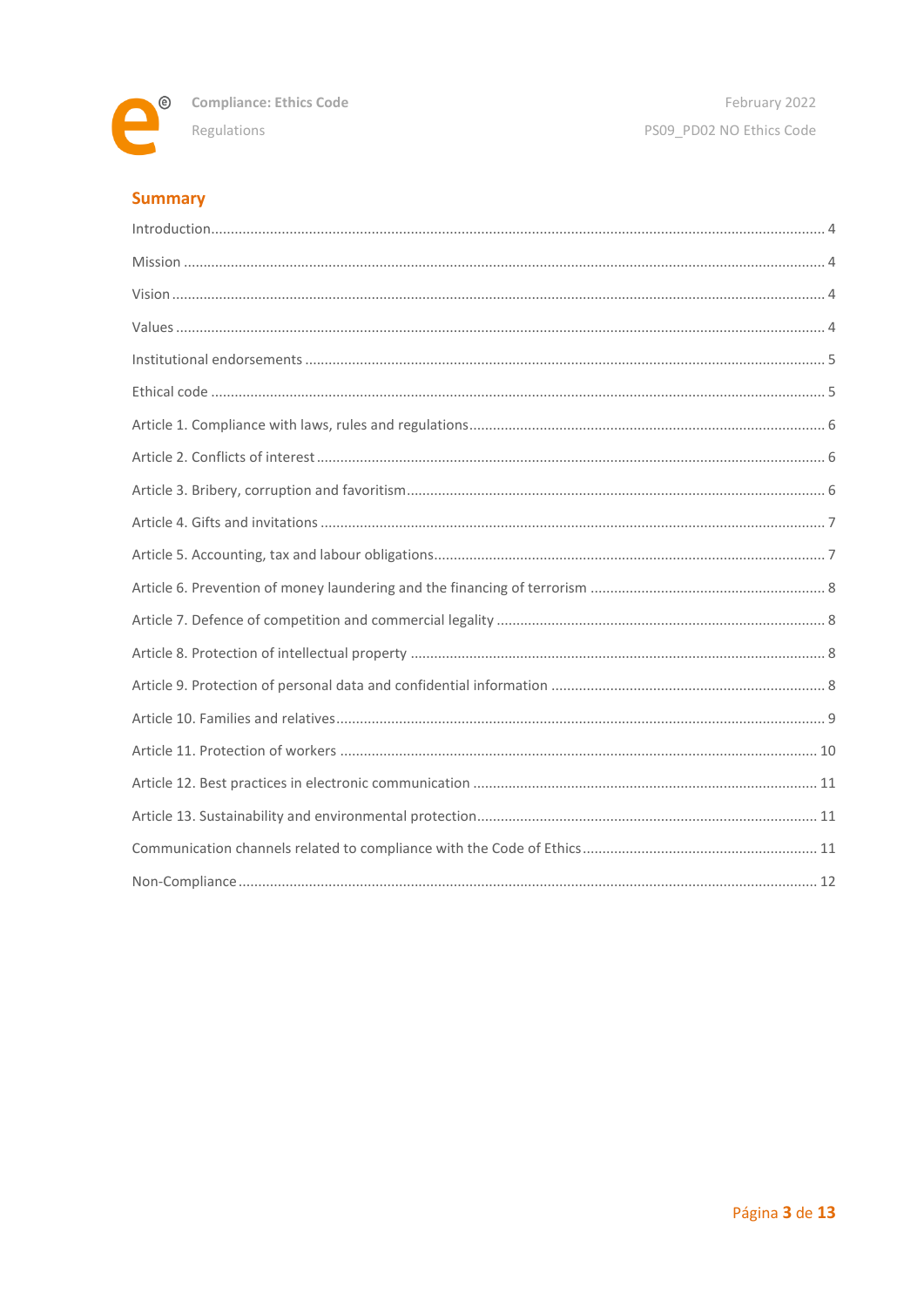

# <span id="page-3-0"></span>**Introduction**

Founded in Barcelona in 1957, EADA was established in 1985 as a Private University Foundation that bases its activity on training, research and the transfer of talent and knowledge to the business world.

For more than 60 years, EADA has maintained the foundations of independence, integrity, diversity, proximity, quality, innovation and respect that have characterized it. On these foundations, its Board of Trustees has guided the institution, ensuring its continuity and sustainability at all times.

In our day-to-day activity, compromising situations may arise that may be subject to ethical or even legal repercussions.

This code contains the minimum standards of conduct required of all employees, and is intended as a guide for decision-making, based on respect for the set of common values and principles shared by the EADA community.

To ensure the trust of our stakeholders, our suppliers and the general public, all employees will respect and adhere to this Code of Ethics.

### <span id="page-3-1"></span>**Mission**

EADA bases its activity on training, research and the transfer of talent and knowledge to the business world. Our mission is to promote professional development, the growth of people and the transformation of organizations, in order to contribute to a fairer, more caring and sustainable society.

### <span id="page-3-2"></span>**Vision**

EADA is an internationally accredited educational institution recognized for the excellence of its experiential experience, based on the proximity to the reality of current and future management, and with the ambition to help develop sustainable leadership in companies.

We aspire to create an open space for growth, transformation and learning that accompanies people and organizations throughout their life cycle, in alliance with other organizations that share our values and complement what we contribute to society.

### <span id="page-3-3"></span>**Values**

EADA's project is based on the following values:

INDEPENDENCE: We are an independent, non-profit foundation that defends the freedom of thought and expression of its participants, faculty and other stakeholders.

DIVERSITY: In our programmes and activities we incorporate, develop and enhance the best of the people and cultures around us. We reflect the cosmopolitan essence of the city of Barcelona, its diversity and creativity, as well as its long tradition of entrepreneurship, commercial activity and hospitality.

CLOSENESS: We work hand in hand with organizations and companies, and train professionals who are able to act effectively and progress in their field of work.

QUALITY: Our training is based on nationally and internationally accredited excellence and on research committed to the business world.

RESPECT: We believe in people, in equity, and in the plurality of perspectives as the central axis of organizations.

INTEGRITY: We train professionals in honesty to ensure the sustainable future of their companies and the society around them.

INNOVATION: We constantly create innovative content and formats in our activities to contribute to overcome, in a sustainable way, the changes that occur in our environment.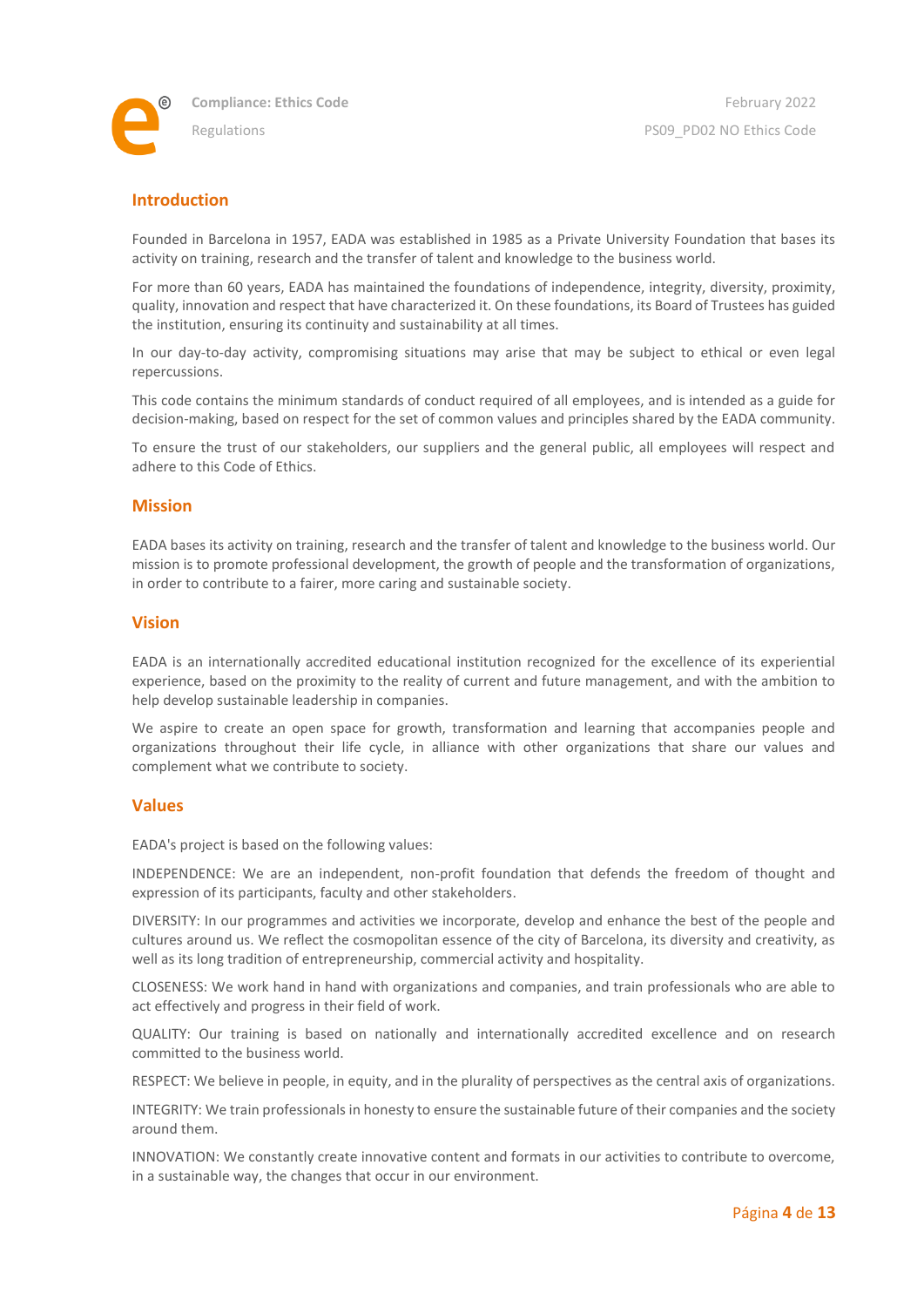

**Compliance: Ethics Code** Regulations

COLLABORATION: The EADA team develops its mission by sharing, communicating and developing the values of the institution.

SUSTAINABILITY: It represents the transversal axis that links the different values of EADA with its purpose and the strategic plan of the institution.

### <span id="page-4-0"></span>**Institutional endorsements**

Since 2009 we are signatory members of the Spanish Network of the United Nations Global Compact. This international initiative promotes the implementation of the 10 universally accepted Principles of the Global Compact to promote CSR in the areas of human rights, labour standards, environment, anti-corruption activities and business strategy in the company.

We promote, in all training programmes, the adoption of the Six Principles of PRME -Principles for Responsible Management Education-, an initiative launched in 2007 by several business schools with the support of the United Nations to promote responsible education.

We also join the general principles of action declared by the Coordinadora Catalana de Fundacions: the right to work effectively and efficiently with the available resources; to act with professionalism; from quality and transparency with its users/beneficiaries and with society, both in the results obtained and the means used, asserting rights and duties with a realistic and responsible vision.

# <span id="page-4-1"></span>**Ethical code**

### **What is it?**

This document sets out the basic institutional principles that must guide the behavior of individuals and the organization within the framework of its activities.

This Code does not include a list of all the behaviours that could be considered improper, but it establishes a common basis that can be understood by all its addressees, and guides them on the legal and ethical issues that may arise in order to be able to deal with them appropriately.

### **What is its purpose?**

The Code has been created to reinforce our commitment to act in accordance with the values that govern EADA, promoting ethical business practices and fair behaviour towards its employees and members, as well as towards its suppliers and partners.

It also aims to analyze the current legal system to prevent behaviors that may involve criminal liability of the Foundation, its Board of Trustees, its directors and employees, as well as to provide the organization with a framework of action and reference for its Compliance policies, and a secure channel of communication to report any circumstance that may affect the proper compliance with this Code.

### **Scope of application**

The Code applies to all EADA professionals and serves as a guide for all our decisions. It contains rules of conduct that govern relations between people working at EADA, but also with third parties, whether clients or suppliers.

With this Code of Ethics, the Board of Trustees of EADA formalizes its commitment to the culture of the Foundation, its commitment to the values that underpin the organization and reinforces its desire to comply with regulations, requiring all those who interact with the institution to actively comply with it.

The Board of Trustees approved this Code on January 21, 2020 and informs its staff and collaborators of the same, requesting their involvement so that each one of them can assume it as a personal commitment to the Foundation and the principles on which it is based.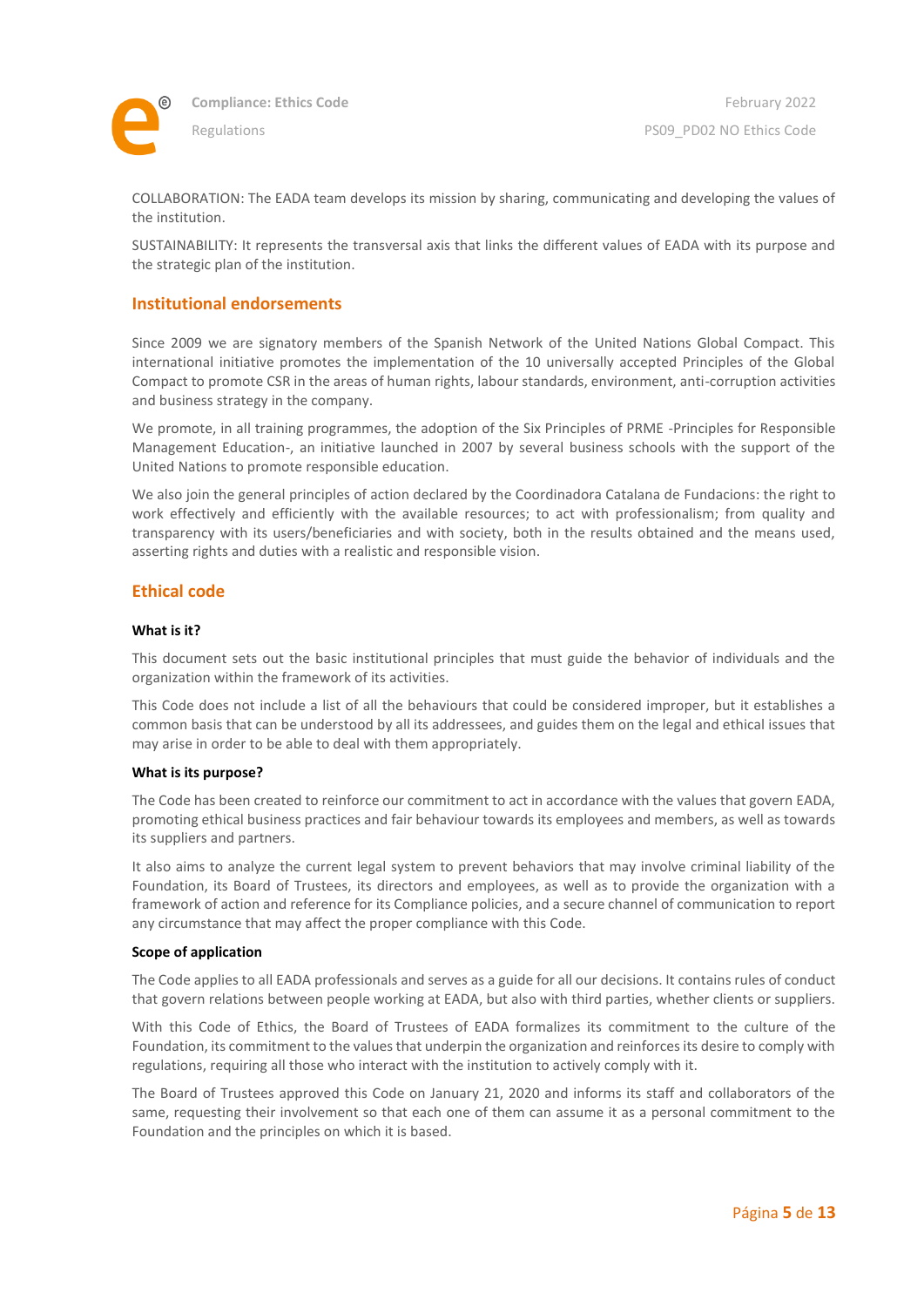# <span id="page-5-0"></span>**Article 1. Compliance with laws, rules and regulations**

All of us who form part of EADA assume, as part of our obligations, respect for the ethical culture that defines our institution, while we are responsible for strict compliance with the regulations in force at all times, not only with regard to relations between the Foundation and staff, but also with regard to the relations of employees with each other, and also with third parties.

To ensure that we comply with the mandate of the Board of Trustees, in the hiring process it is mandatory to read our Code of Ethics as an essential document for the understanding of our culture, for its subsequent assimilation and signature.

At all levels of EADA we will ensure the real and effective application of the prevention and control measures set out in this code, so that this system of self-regulation achieves the elimination of any behaviour that may jeopardize the reputation in the market and the tangible and intangible assets of EADA.

This Code will be adapted to jurisprudential trends and legal modifications that affect the Foundation's liability.

# <span id="page-5-1"></span>**Article 2. Conflicts of interest**

A conflict of interest is defined as a situation where the personal interests of a professional or third party compete with those of EADA.

In our day-to-day work, we constantly make decisions and in order to comply with EADA's ethical standards and those required by current legislation, we must always put the interests of our clients before those of the Foundation, and those of the Foundation before our own.

When we are faced with a possible conflict of interest, we will inform our superiors, the Compliance Committee or the Board of Trustees. Sometimes, it will be possible to resolve the conflict to the benefit of all, and this will help us, in any case, to improve our decision-making processes.

Failure to disclose a potential conflict of interest would constitute a violation of this Code and, therefore, an offense punishable by labour law.

# <span id="page-5-2"></span>**Article 3. Bribery, corruption and favoritism**

EADA values its reputation for ethical conduct and integrity. We understand that, apart from constituting a crime, any case of corruption would have a negative impact on our prestige and image.

Corruption involves the abuse of power or position for the benefit of the person who exercises it, and includes bribery, extortion, public and private malfeasance, fraud and money laundering.

Bribery is the acceptance, solicitation or offer of financial compensation, gifts, hospitality or other favours in exchange for something valuable or advantageous to the briber.

Of course, we may not offer or accept, directly or indirectly, bribes or facilitation payments of any amount from/to third parties, whether public or private. We will be especially cautious when dealing with countries where the practice of facilitation payments is part of the local culture.

If bribery involving a person connected with EADA occurs, the Foundation will be liable, even if it had no knowledge of such bribery. Therefore, third parties may not be used to try to conceal it. No suppliers, agents, consultants, distributors or business partners may offer or receive bribes in connection with their work for the company.

In this regard, no donations shall be made to charities, political parties or other organizations with the intention of obtaining a commercial advantage.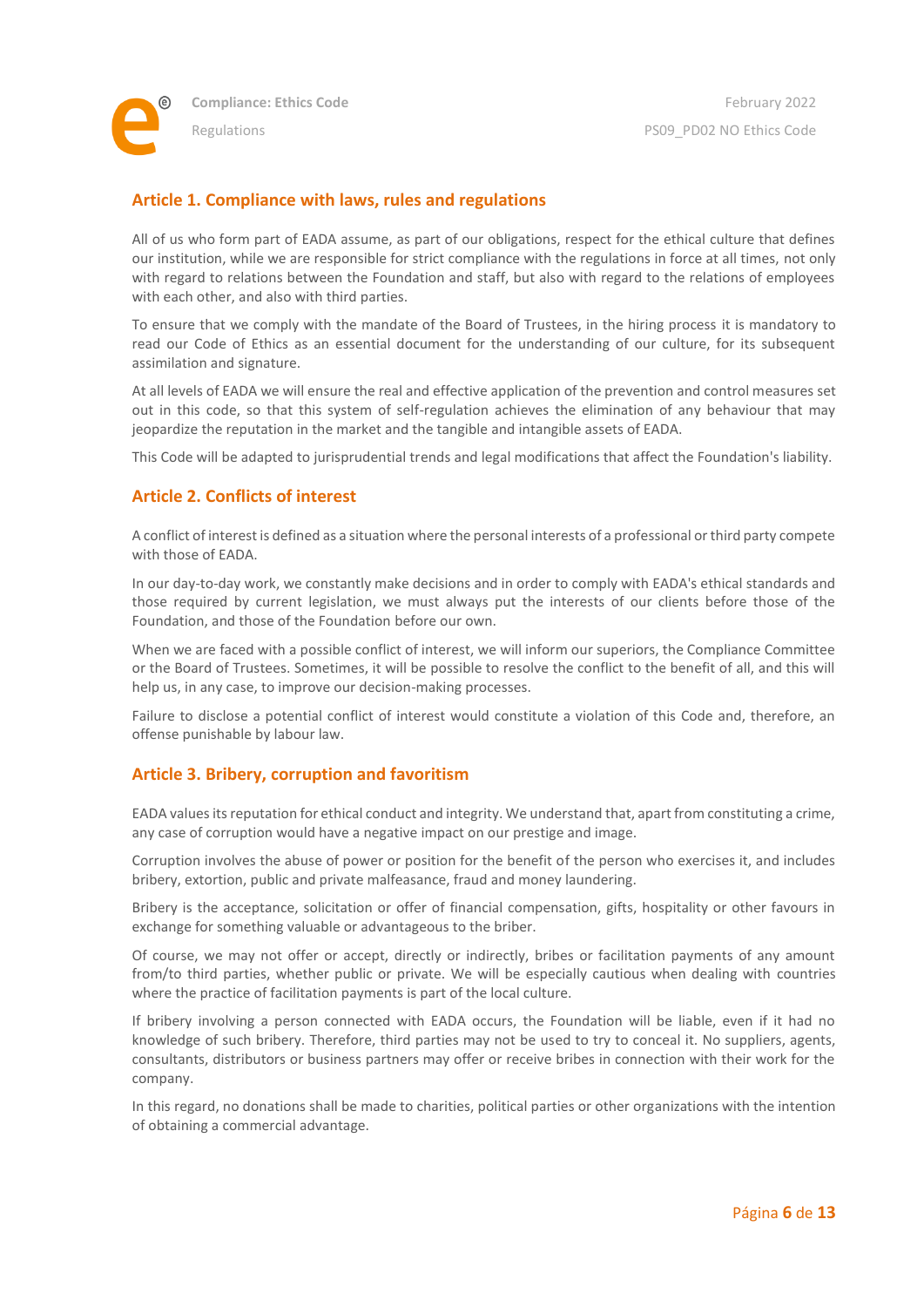

All EADA employees and representatives are required to refuse, if asked to make a facilitation payment - which is a payment made to a government official to obtain or expedite a routine government action, such as processing visas, planning inspections, protecting the delivery or collection of mail, or discharging supplies.

Nor may they accept cash payments in excess of the legal limits in force at any given time or without justification of the origin of the funds, as such transactions could contravene money laundering and terrorism prevention regulations.

EADA adopts a zero-tolerance position with respect to any corrupt conduct, and will ensure all necessary procedures, including the training of its employees and managers, so that the conduct of the institution is at all times honest and ethical, regardless of the field in which its activities are carried out.

### <span id="page-6-0"></span>**Article 4. Gifts and invitations**

It is considered that these practices may have an impact on individual decisions and harm free competition in the market.

Certain gifts of value can always be considered improper: any gifts, money, loans, redeemable vouchers, similar monetary advantages, or invitations intended to influence decisions.

This code permits the receipt of occasional non-cash gifts of a nominal value of less than or equal to 30 euros. In cases where this amount is exceeded, the gifts will be donated to the EADA Teaming committee with the aim of donating the proceeds to a third sector organization.

Meals or invitations to regular and reasonable events may also be accepted, provided there is a legitimate business purpose.

Occasionally, EADA offers small gifts (such as pens, diaries, backpacks, etc.) to clients, suppliers and others. If the gift in question has been authorized by your superior, it may be given to the person concerned.

EADA organizes events to thank customers and suppliers for their loyalty and collaboration: if it is deemed necessary to organize an additional meeting, prior approval must be obtained from the department management.

It is considered usual and permitted, for commercial purposes, to offer discounts on training programmes to suppliers or clients of interest, either for commercial purposes or in order to achieve an optimal number of participants in a programme.

In case of doubt, the question should be referred to our line manager, the Compliance Committee or the Board of Trustees.

Gifts or invitations that do not comply with the provisions of this Code must be diplomatically refused on the basis of this document.

### <span id="page-6-1"></span>**Article 5. Accounting, tax and labour obligations**

EADA complies with all its tax and labour obligations and, with the same zeal, its employees must ensure compliance with these obligations on the part of clients and suppliers, when they are entrusted with this function.

The financial information, accounts, contracts and auxiliary documentation faithfully record the nature of the transactions that EADA carries out, so that the annual accounts reflect the reality of business operations.

Consequently, employees and directors undertake to ensure that the information in the preparation of which they participate is complete, true and reliable.

Each year, the annual accounts are subject to an independent external audit and are then submitted to the Protectorate of the Generalitat de Catalunya.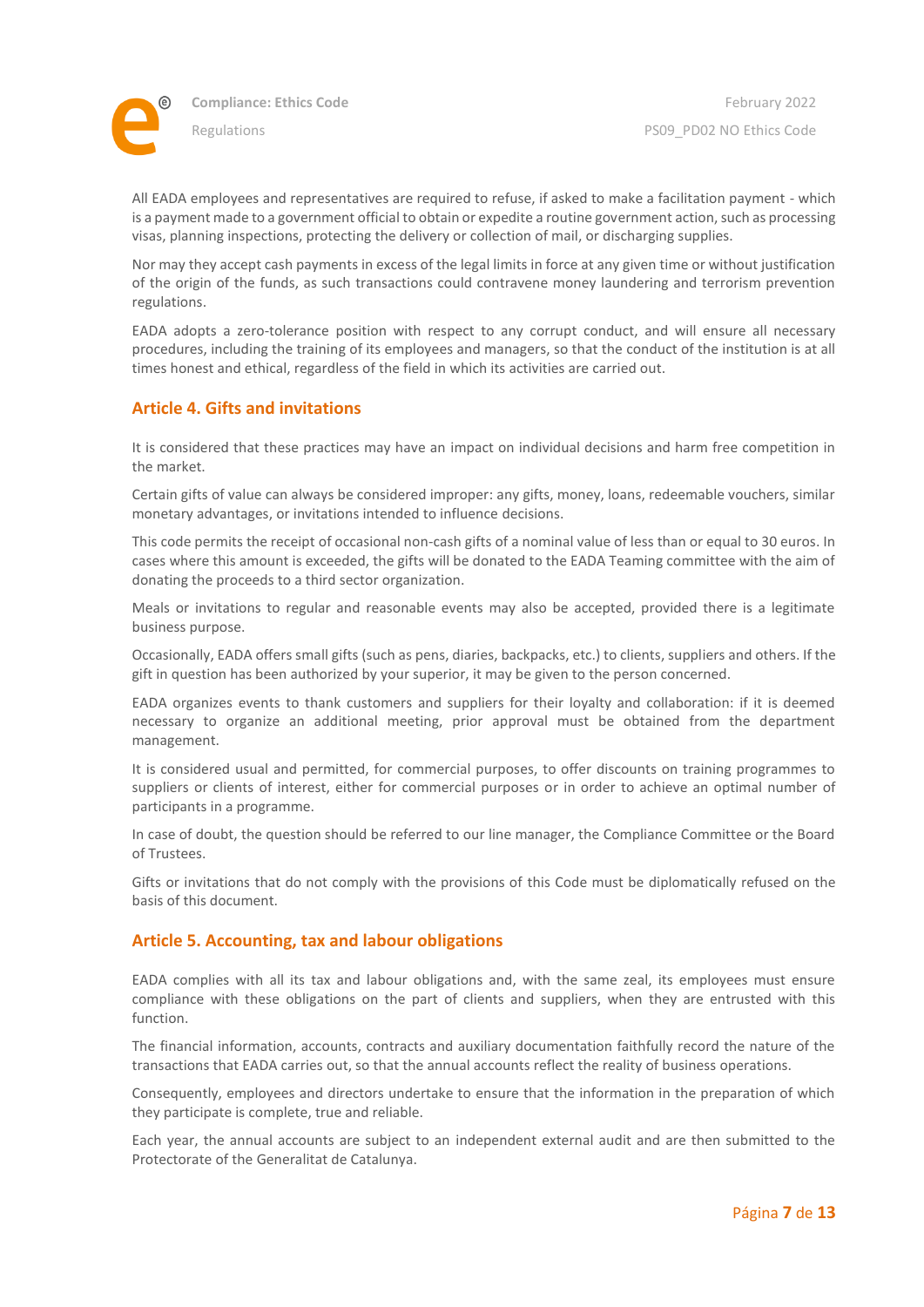

# <span id="page-7-0"></span>**Article 6. Prevention of money laundering and the financing of terrorism**

EADA complies with the regulations governing the prevention of money laundering and the financing of terrorism and, to this end, all its economic transactions are carried out through banks, authorising only cash payments and collections that do not exceed €2500 per transaction.

In order to comply with these regulations, it is necessary that we follow all procedures and assess the integrity, quality and credibility of our customers and suppliers.

In particular, cash receipts and payments in excess of the legal limits are prohibited; these limits are set per transaction, not for each individual payment or collection.

# <span id="page-7-1"></span>**Article 7. Defence of competition and commercial legality**

EADA believes in honest, fair and loyal competition and, consequently, we do not accept misleading, fraudulent or malicious conduct.

We must compete with integrity and in compliance with competition laws, without spreading inaccurate comments regarding the products or services offered by our competitors. We will in all cases avoid abusive or unfair commercial practices.

EADA will not share confidential information with any competitor or other third parties and will respect the confidential nature of the information of third parties that they may communicate to EADA in the performance of their commercial or institutional relations.

Commercial policy and prices will be established independently and will never be agreed with competitors or other unrelated parties, either directly or indirectly.

Engaging in verbal or written agreements that violate laws in this area is against our values and compliance with this code and will be sanctioned.

### <span id="page-7-2"></span>**Article 8. Protection of intellectual property**

We support the existence of a legal and regulatory environment that protects intellectual property rights and respects both our own and those of third parties, meaning processes, improvements or developments, as well as patents, brands or any publication/information of value to our organization.

The EADA brand and logo must be used correctly at all times, respecting the prestige of the institution. Their use by third parties will be restricted and their improper or unauthorized use will be controlled.

Only brands, images and texts authorized by the General Management will be used.

### <span id="page-7-3"></span>**Article 9. Protection of personal data and confidential information**

In the course of our daily work, we have continuous access to confidential data of clients, as well as of the Foundation itself and its employees or collaborators. EADA must guarantee their confidentiality, as well as their exclusive use for the purposes for which they were collected, in full compliance with the provisions of current regulations on personal data protection, Regulation (EU) 2016/679 of 27 April 2016 and Organic Law 3/2018, of 5 December, on the Protection of Personal Data and Guarantee of Digital Rights and other applicable regulations (hereinafter LOPDGDD).

We provide all employees with a confidentiality and professional secrecy agreement, which they are obliged to comply with.

EADA has implemented a policy on the protection of personal data and confidentiality clauses in order to provide the best service and maintain the prestige of the Foundation. By means of these clauses, all managers and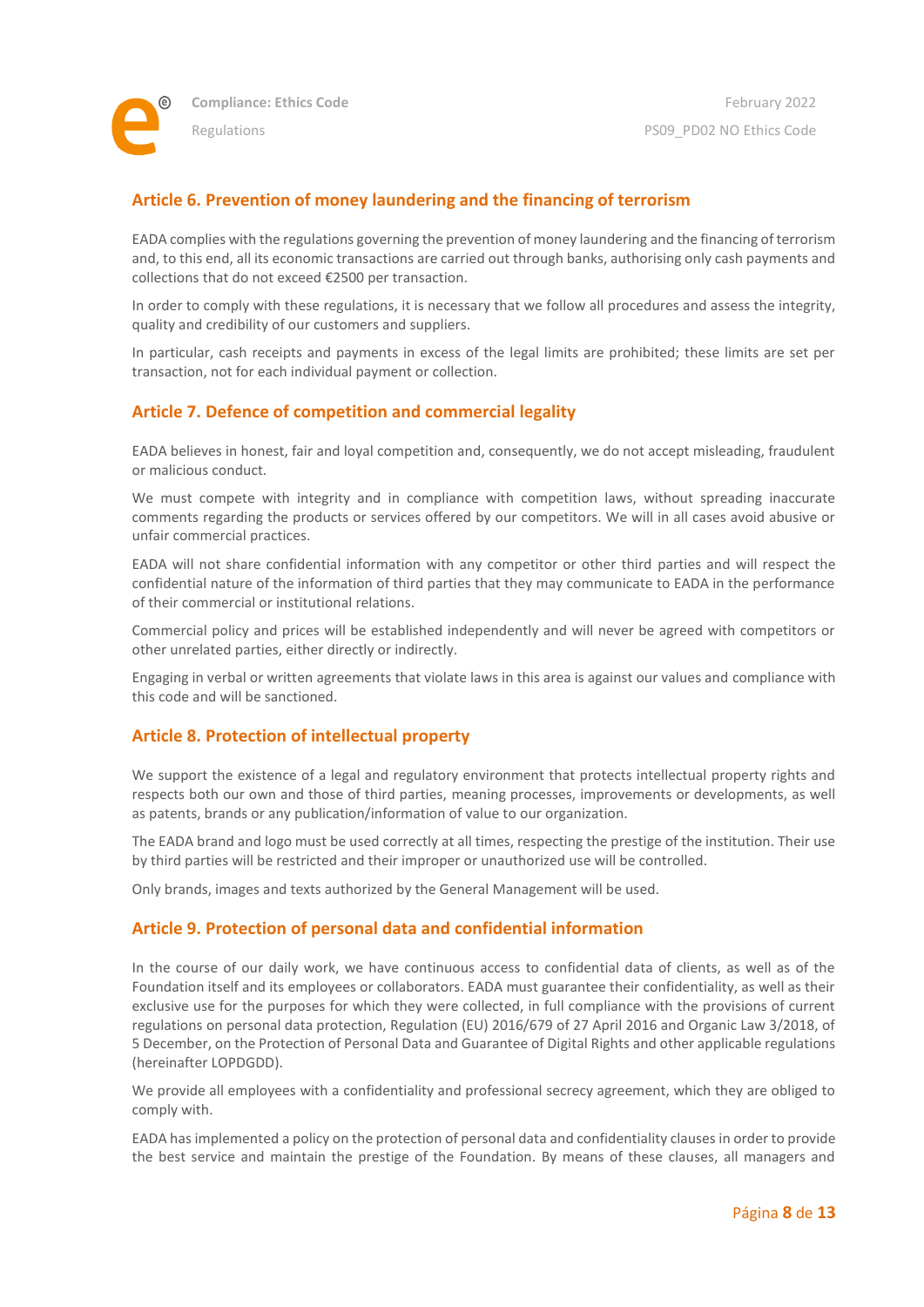

employees must undertake to maintain secrecy and not to use information belonging to EADA or our clients that is not intended to be disclosed to third parties for their own benefit or that of third parties.

This duty of confidentiality must also be respected among colleagues, sharing only the information required for each job.

We are committed to the implementation of a culture of privacy in the institution, which is why it is necessary that the people authorized to process personal data have the necessary information in this regard and take responsibility for it.

To this end, EADA will ensure that the personal data to which it has access is collected and processed in a fair and lawful manner. To this end, the holders of such data must be informed of how they will be handled and for what purposes. To this end, EADA will have a Privacy Notice which will include an email address to which interested parties may turn to exercise all the rights they are entitled to with regard to data protection.

EADA will only process personal data to which it has access in the following cases: (i) where the data subject has consented to such processing for one or more specified purposes; (ii) where the processing is necessary for the performance of a contract to which the data subject is a party or in order to take steps at the request of the data subject prior to entering into a contract; (iii) where the processing is necessary in order to comply with a legal obligation; (iv) where necessary to protect the vital interests of the data subject or another natural person; (v) where necessary for the performance of a task carried out in the public interest; or (vi) where necessary for the purposes of EADA's legitimate interests, except where such interests are overridden by the interests or fundamental rights and freedoms of the data subject which require protection.

EADA undertakes to collect only such data as are necessary to fulfil the purposes indicated in the previous paragraph and to the extent necessary for those purposes.

Personal data shall not be retained for longer than is necessary for the fulfilment of the relevant purpose, and once this purpose has been fulfilled, it shall be anonymised or deleted, unless there is a legal obligation requiring it to be retained for a certain period.

Personal data shall be transferred or stored electronically or otherwise in a reliable and secure manner, taking all appropriate technical and organizational measures to protect personal data against unauthorized or unlawful processing (including unauthorized or unlawful access) and against accidental loss, destruction or damage.

All personal data/information provided to EADA may only be used by EADA and must not be transferred to any other company, unless such information has been disclosed to the data subject and the data subject has consented to such data exchange or there is other legal justification for doing so.

Any person authorized to process personal data is required to read, understand, comply with and enforce this data protection security policy as a measure to protect the data that form part of the processing entrusted to them.

In this regard, to ensure and enforce compliance with this policy, the Board of Trustees has appointed a committee for compliance with the LOPDGDD, which will be available to all staff and will be responsible for coordinating, controlling, developing and verifying compliance with the LOPDGDD, and which will be responsible for coordinating, controlling, developing and verifying compliance with the LOPDGDD.

# <span id="page-8-0"></span>**Article 10. Families and relatives**

Our recruitment policy does not contemplate the incorporation of direct family members and partners of employees, except as provided for in the following paragraph. In this way, we ensure not only a clean, transparent and orderly selection process, but also avoid generating possible doubts in relation to the competencies, experience, and requirements of the position on the part of the candidate.

The only exception to the entry of qualified family members for the open vacancy will be with job offers where the required profiles have not been submitted through the different recruitment sources and which have followed the selection process together with other candidates and, in addition, are temporary positions.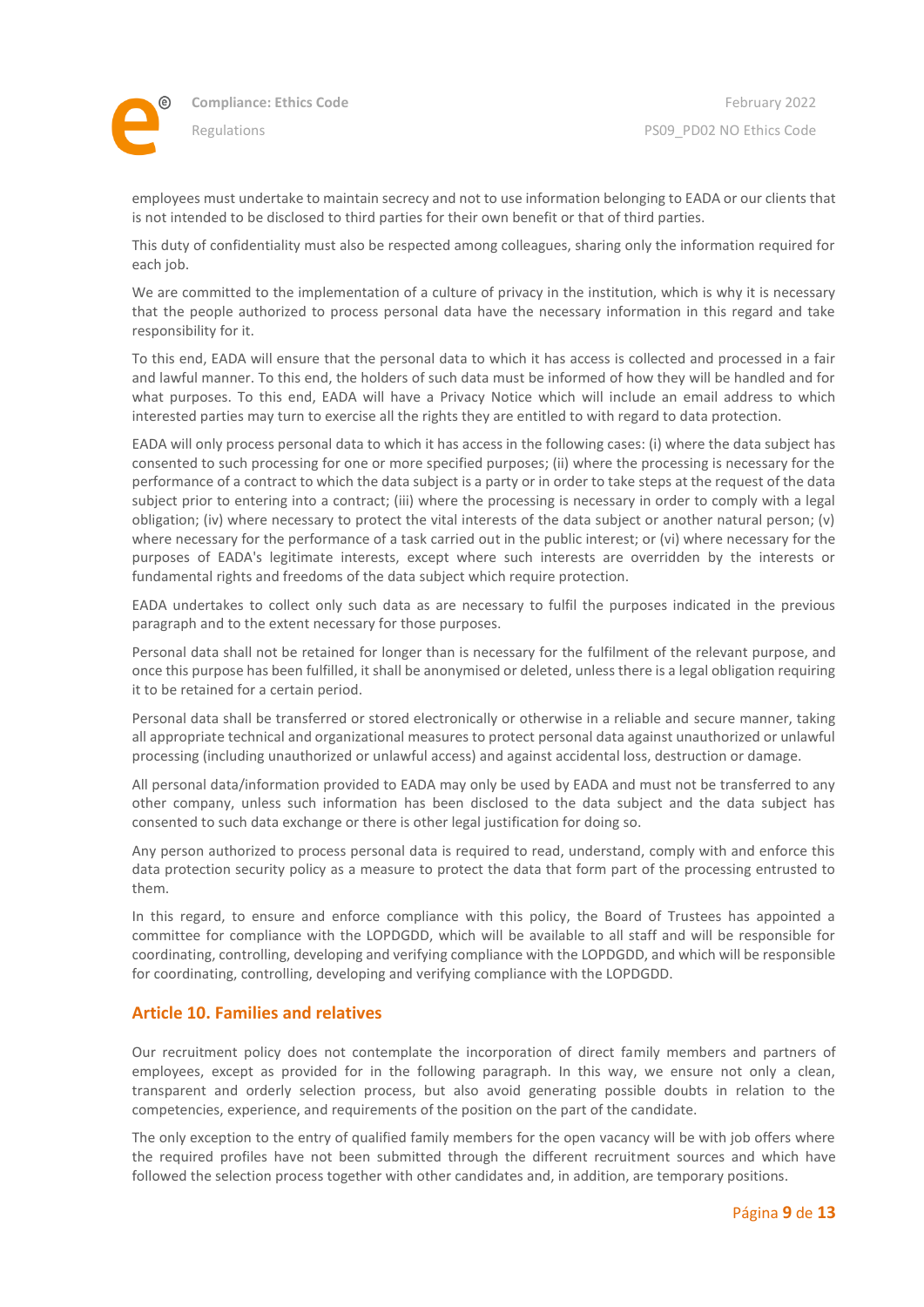

# <span id="page-9-0"></span>**Article 11. Protection of workers**

### **Health and safety at work**

The physical integrity, health and life of workers are rights whose protection must be a permanent priority for those who work at EADA and, especially, for those who perform managerial functions.

We are committed to achieving a high level of health and safety at work, not limiting ourselves to complying with the legal provisions in force, but going beyond the minimum requirements if necessary, so that in each workplace there is optimum protection for each worker, providing and maintaining a healthy and safe working environment that includes safe access and adequate facilities.

EADA's people management policy includes the following commitments:

Provide training to enable employees to carry out their work safely;

(ii) Conduct risk assessments, implement identified control measures and ensure that safe systems of work are in place in relation to all work activities;

(iii) Establish emergency management programmes and investigate all occupational health and safety incidents that may occur;

(iv) Conduct regular audits of compliance with this policy, documenting all incidents that have occurred and taking appropriate action to prevent future occurrences.

This commitment to prevention and the responsibilities that derive from it affects all levels of EADA, the governing bodies, management, teaching and research staff, service staff and participants. Only by assuming this policy, compliance and respect for the rules by all levels and in all activities will we be able to achieve this objective.

### **Respect and equality**

The dignity, respect and equality of workers are rights recognised and protected by our institution.

All EADA employees are protected by the Foundation against any type of discriminatory, harassing or offensive conduct that violates their dignity due to their gender, race, colour, nationality, religion, political opinion, age, sexual orientation or any other category that the law establishes as requiring protection.

EADA will ensure and prosecute those who, acting on behalf of the entity, discriminate against or harass another person or group in any way, either directly or indirectly, whatever the reason.

There is an equality plan promoted by our Board of Trustees, which monitors its compulsory compliance by all members of the institution. The equality plan is clear and public and acts on any type of discriminatory conduct, measures and sanctions to be adopted.

### **Dress code**

The dress and appearance of all employees should reflect a professional image. The appearance of employees can influence public perception and working practices, both when they are carried out on our premises and when we act in other settings on behalf of EADA.

Anyone who has been issued with a work or safety uniform must comply with the relevant guidelines when wearing it and is responsible for keeping it clean and in good condition.

EADA reserves the right to recommend and request that the image offered by its staff at workplaces and times should not have any type of identification denoting religious affiliation, ideology, nationality, political or sporting opinions.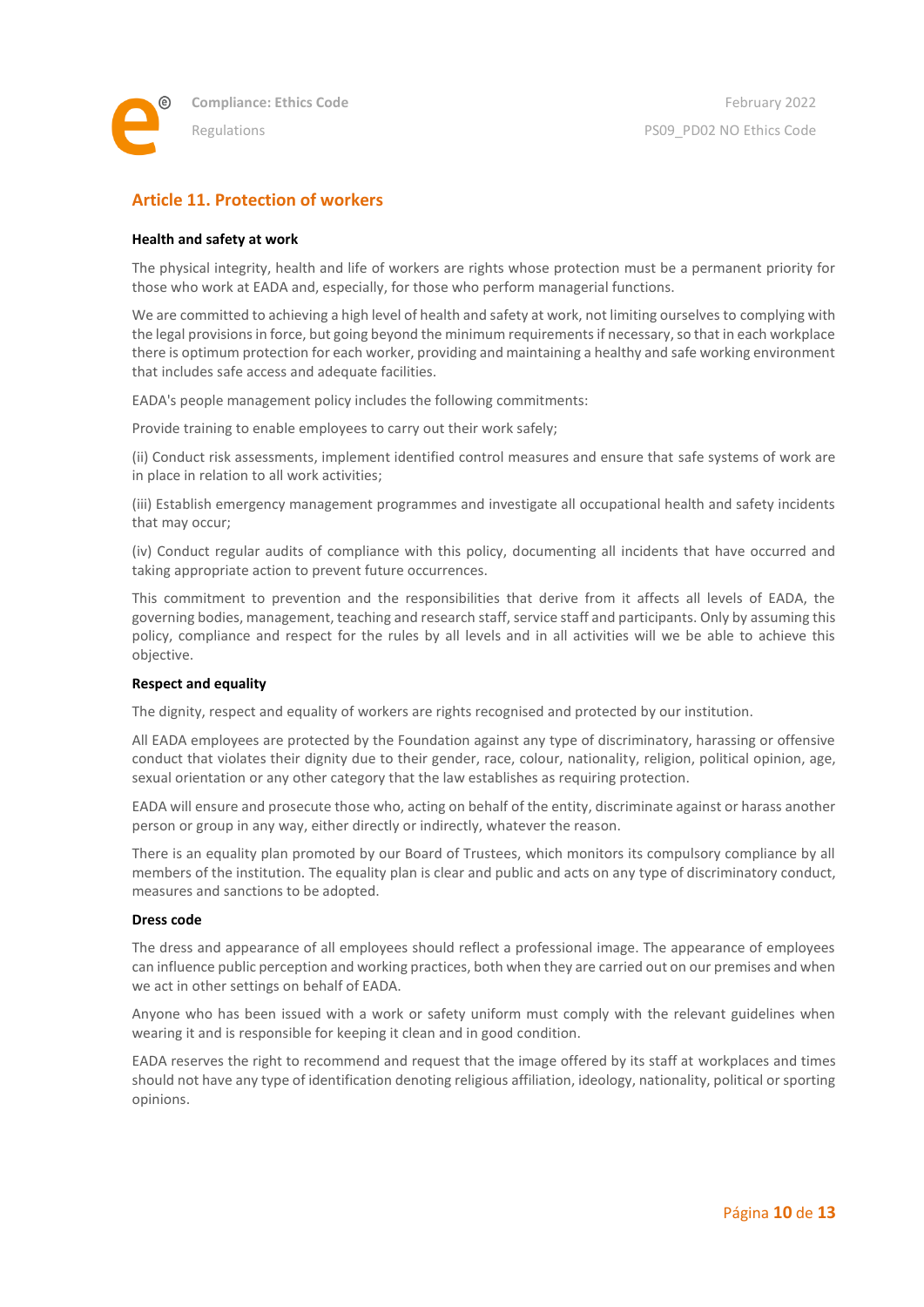

# <span id="page-10-0"></span>**Article 12. Best practices in electronic communication**

EADA provides all staff with the necessary IT tools to facilitate their daily work. Their use must comply with the procedure established by regulation, which must be signed by all members of the organization within the framework of its welcome process.

We would also like to stress the importance of all internal and external emails being written in a professional manner: these are business communications, and an e-mail should never be sent that could compromise the institution or the employee if the document were to be made public.

EADA employees shall refrain from issuing or publishing, under any medium or format, opinions on behalf of this institution, without prior authorization from their superiors. In any case, they shall ensure that their opinions, even in a personal capacity, do not undermine the values of EADA or compromise its reputation in any way.

### <span id="page-10-1"></span>**Article 13. Sustainability and environmental protection**

EADA promotes sustainable development, which implies an attitude of maximum respect for the environment where it carries out its activities. We are all responsible for contributing to minimizing the environmental impact of our institution in our centres in Barcelona and Collbató. If incidents occur, we must ensure the effective activation of the protocols for their correction.

In its relationship with third parties, EADA ensures that its actions in this area are consistent with those of our Foundation. The professionals directly involved, depending on their area of responsibility, must be familiar with the laws, policies, processes and controls of the organization in this area. The contracted collaborating organizations must carry out their work in accordance with environmental protection regulations. For example, construction, remodelling or restoration work, among others, may only begin once the corresponding licenses and authorizations have been obtained.

### <span id="page-10-2"></span>**Communication channels related to compliance with the Code of Ethics**

The purpose of the communication channels provided for in this Code is to make it easier for those who become aware of any breach of the Code of Ethics to report it to the Institution, so that the Institution may take the measures it deems appropriate.

In case of doubt, any person may contact their hierarchical superior, the Compliance Committee created by mandate of the Board of Trustees or, if it is easier for them, the Board of Trustees directly to request clarification, or to bring to its attention any conduct that may be irregular or conflictive.

If you wish to file a complaint and wish to do so anonymously and confidentially, we have a complaints channel that can be accessed through our website, in the space dedicated to transparency: https://eada.canaldenunciasanonimas.com/home.

The identity of the person who reports an anomalous situation is guaranteed to be preserved.

EADA will actively ensure that in no case will there be reprisals against persons who, acting in good faith, report the existence or suspicion of apparently irregular conduct, even if, after the appropriate investigation, it has not been possible to conclude the existence of any infringement.

On the other hand, if it is proven that the whistle-blower has knowingly filed a false report, he/she shall be subject to the corresponding disciplinary measures. The same action will be taken when the purpose of the report is for the complainant's own personal gain or advantage.

We also have suggestion boxes located at the reception areas of the Barcelona and Collbató campuses.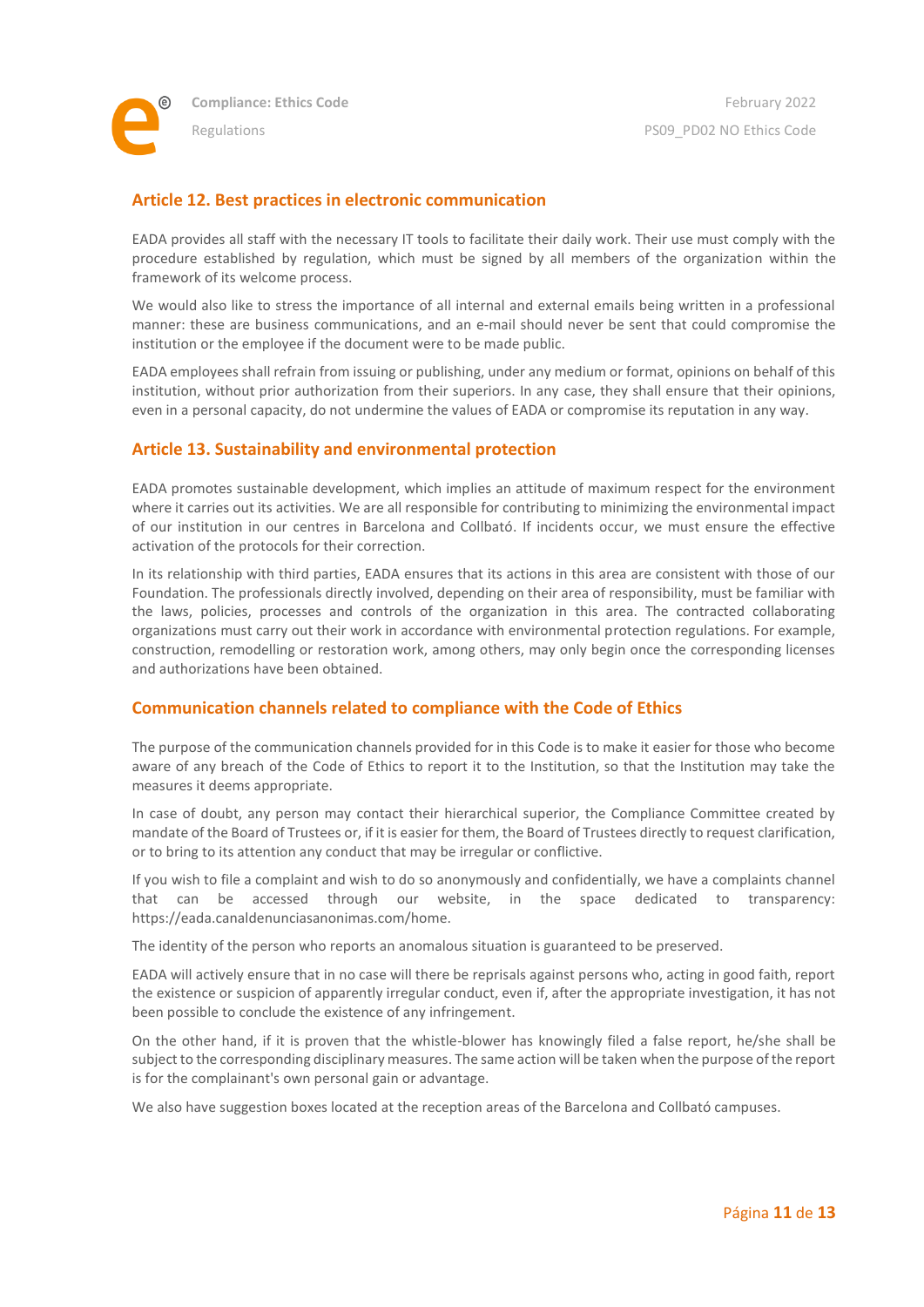

# <span id="page-11-0"></span>**Non-Compliance**

It is the responsibility of each employee to consult this code whenever in doubt to ensure full compliance with all its provisions and the highest standards of integrity. It is the obligation of each individual in his or her personal capacity. Failure to comply may result in disciplinary action, including the possibility of dismissal, without prejudice to civil and criminal prosecution if appropriate.

### **Procedure**

In order for a complaint to be considered valid, at least the following requirements must be met:

- Identity of the complainant, which will be kept confidential if so requested.
- Content of the complaint and the evidence or evidence on which it is based.
- Person or persons to whom the alleged facts are attributed.

The Committee shall analyse the information submitted and make the pertinent inquiries. Once the results have been evaluated, the committee will determine whether the complaint is admissible and, if appropriate, will transfer the file to the corresponding area to complete the investigation, concluding the process with the proposed resolution that said area will submit to the company body, which is responsible for issuing the resolution that, as a result of the initiation of the file, will be adopted. This resolution will be forwarded, for the appropriate purposes, to the People and Culture Department, which will apply the appropriate disciplinary measures in accordance with applicable labour legislation, which may lead to the termination of the employment relationship, without prejudice to other responsibilities that the employee may have incurred. Employees have the duty to inform the Compliance Committee when they have reasonable indications of the commission of any irregularity, violation of the law or of the Code of Ethics.

Exceptionally, if anonymous reports are brought to the attention of the Compliance Committee, the Committee will assess the credibility and consistency of the same, and will decide to initiate, if it deems it appropriate, the corresponding informative procedure, which may lead, where appropriate, to a subsequent disciplinary procedure.